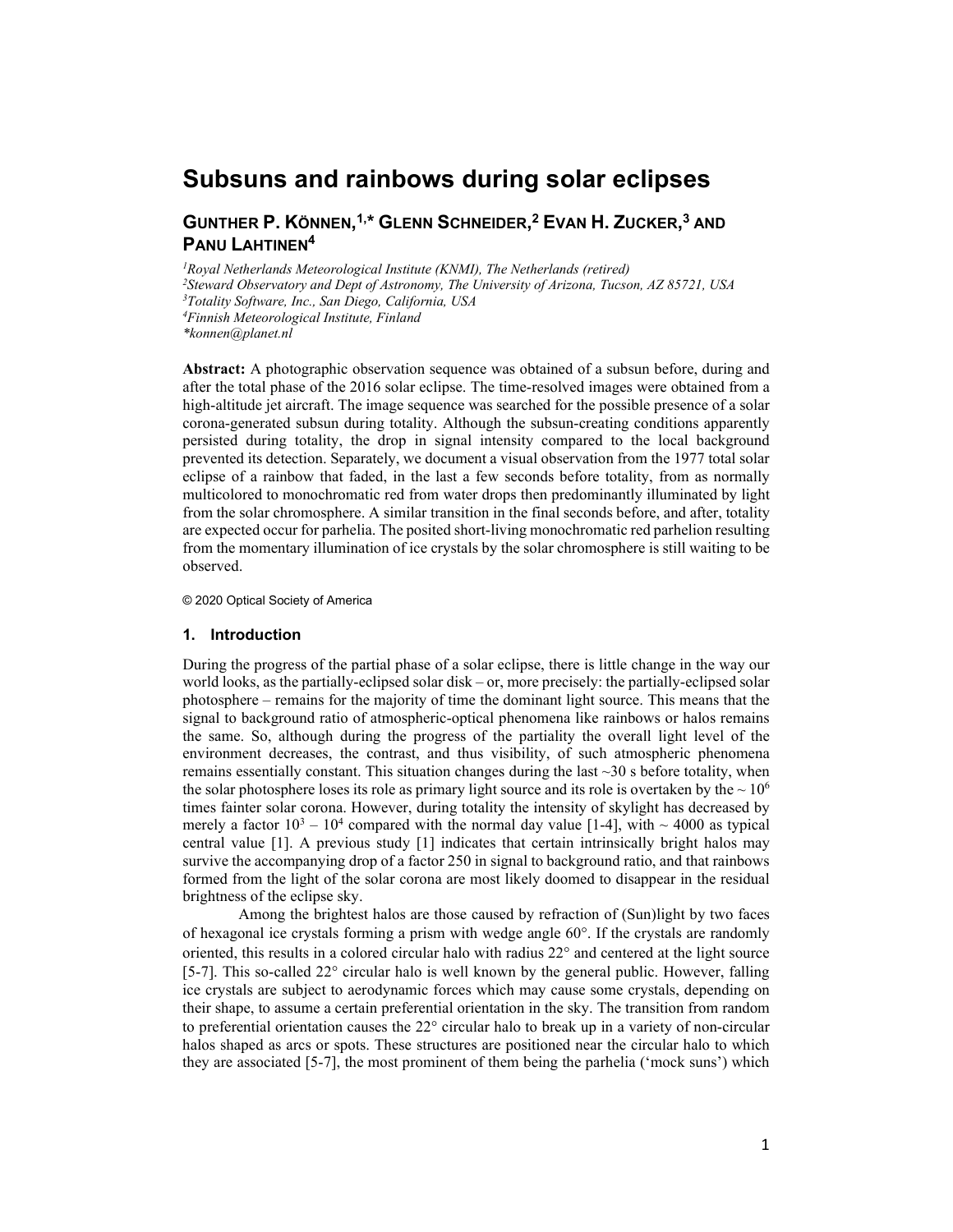are situated on either sides of the Sun and the upper and lower tangent arcs to the 22° circular halo.

Parhelia and the tangent arcs are less well-known but are intrinsically much brighter than the 22° circular halo to which they are associated [8] and therefore belong to the best candidates among the refraction halos to remain visible during totality. A halo phenomenon of intrinsic brightness that even may surpass that of a parhelion is the so-called subsun [5-7], which belongs to the class of reflection halos and arises from reflections of light in a swarm of preferentially oriented ice crystals having at least one face horizontal. However, this halo appears below the horizon and is therefore only visible for observers which happen to be situated higher than the subsun-generating crystals (see Fig. 1).

In most cases, the crystals that create the subsun are shaped as thin hexagonal plates, like the one depicted in Fig. 1. There are three different subsun-making light paths via this kind of crystal. For two of them, the reflection takes place at the (horizontally oriented) lower basal face of the crystal; for the third and simplest subsun-making path the reflection takes place at the (horizontally oriented) upper basal face of the crystal and consist of a simple external reflection – see [5]. The direction of the outgoing ray for all three paths is the same, being the same as in the case of reflection off a horizontal (water) surface.

The ensemble of horizontally oriented crystal faces in the air mass below the observer acts as a giant three-dimensional mirror, in which the mirror image of celestial objects like the Sun or the Moon [9], or even Jupiter [10] may appear.



Fig.1. The subsun arises from preferential oriented ice crystals with at least one of its faces horizontally oriented. In most cases the subsun-generating crystals are hexagonal plates, oriented as depicted in this diagram. External reflection of Sun light at the horizontallyoriented upper face creates a subsun.

The subsun is frequently seen by air passengers seated on the Sun side of an airplane. When the subsun occurs, it appears at the so-called subsun point – the point on the celestial sphere whose azimuth is the same as that of the Sun, and whose elevation is minus that of the Sun with respect to the true horizon. This is the same point where the sunglint  $[11]$  – the mirror image of the Sun in a still lake – appears. The difference between a reflection by a water surface and a reflection by a three-dimensional set of horizontal reflecting crystal faces is that the latter is incapable of producing a mirror image of a nearby object, for instance of a passing aircraft.

Usually, the subsun is somewhat elongated [5-7] instead of being perfectly round – just like the Sun's mirror image in rippled water [11]. This happens because the horizontal alignment of the subsun-generating crystal faces is usually not absolutely perfect. If the subsungenerated crystals are in a layer of the atmosphere with much turbulence, like near the tops of cumulus clouds, then the subsun assumes an irregular and temporally variable shape [12].

Observing a subsun created by the light of the solar corona requires the observer to be positioned higher than the halo-generating ice crystals during a total solar eclipse – a condition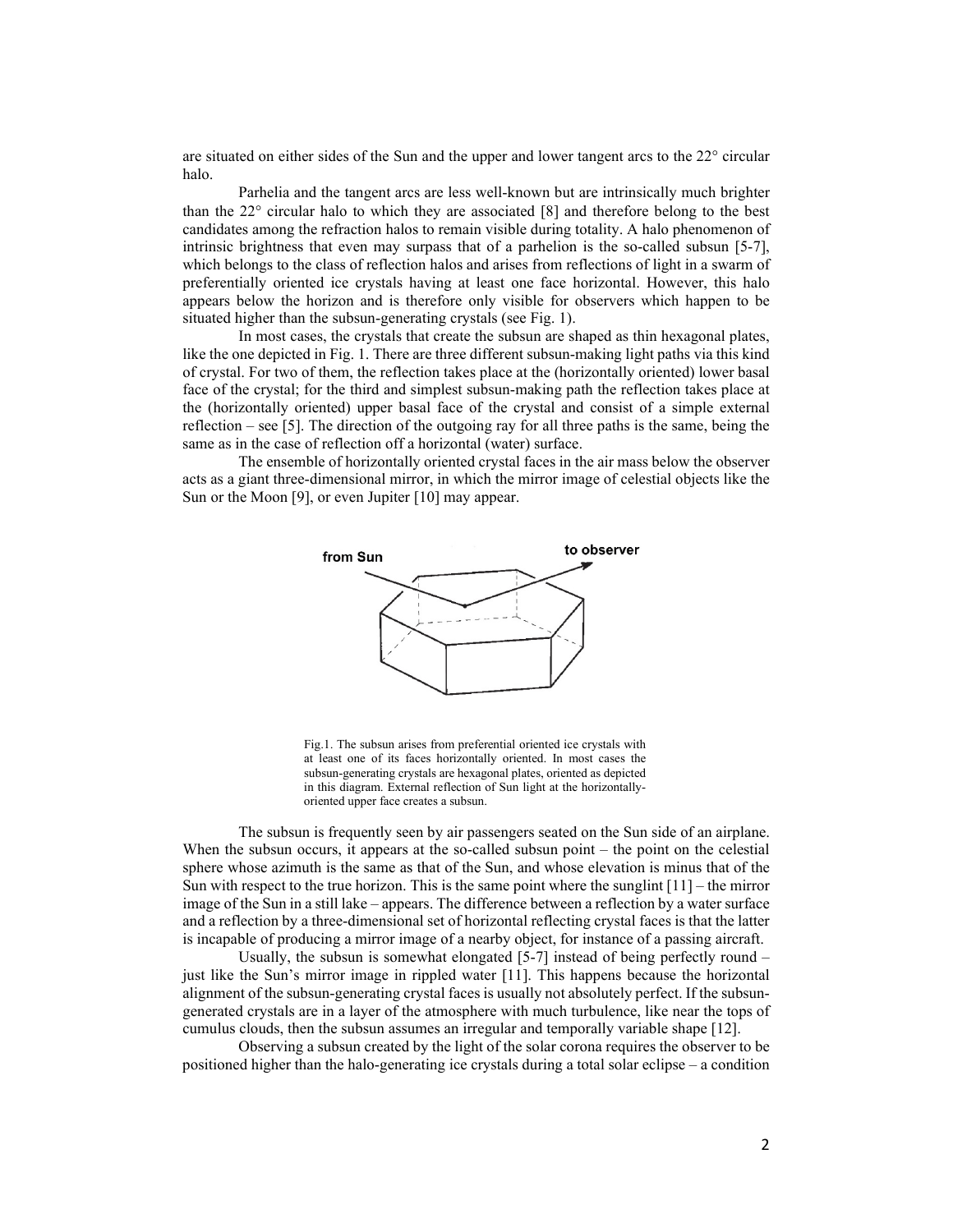which will be rarely fulfilled by chance. However, during the March 2016 total solar eclipse a deliberately [13] 25-min-delayed Alaska Airline Anchorage-Honolulu flight intercepted the lunar umbra and the totally eclipsed Sun was seen from the plane, as planned in detail by one of us (GS; see [13]). One of us (EZ), on board the plane, obtained a constant-cadence time series of wide-angle pictures flanking and during the 1m 52s of totality seen. The pre- and posttotality images of that series show a subsun. It seems plausible that the conditions causing the subsun persisted during totality itself. This provides a first opportunity to empirically check the apparent (non)persistence of a subsun during totality.

In the previous study about the visibility of atmospheric-optical phenomena during eclipses [1] it was concluded that rainbows, unlike halos or diffraction coronas, are very unlikely to remain visible during the totality stage of a solar eclipse. So far no counterexample to this conclusion is reported, but it appears that a rainbow can undergo a spectacular transformation just before it disappears and/or re-appears after third contact (end of totality). We document a visual observation, taken just seconds prior to the totality phase of the October 1977 solar eclipse of a monochromatic red rainbow resulting from the illumination of rain drops by the solar chromosphere at the stage that the photosphere was already completely covered by the lunar disk.

The organization of the current paper is as follows. First, we analyze and discuss the appearance of the subsun near and during the total phase of the 2016 solar eclipse in order to refine the previous conclusions [1] about the visibility of halos during total solar eclipses. Second, we describe and discuss the appearance of a monochromatic red rainbow just prior to the totality of the 1977 solar eclipse and discuss which halos may undergo a similar multispectral-to-monochromatic-red transformation in the very last seconds before totality.

By absence of an established nomenclature for rainbows and halos generated by light sources other than the Sun or Moon, we adopt in this paper a system in which the nature of the primary light source is indicated by a prefix: in our case 'coronal' or 'chromospheric'. So, if the primary light source is the solar corona, then scattering by raindrops may result in a coronal rainbow; scattering by ice crystals in coronal halos, a coronal subsun, or coronal parhelia. Similarly, if the primary light source is the solar chromosphere, then we may have a chromospheric rainbow, chromospheric halos, a chromospheric subsun, or chromospheric parhelia. However, if the primary light source is the solar photosphere, then no prefix is added, which is consistent with common terminology [5].

# **2. Subsun during the solar eclipse of 9 march 2016 (UTC)**

#### *2.1 Subsun observation*

The observation of the eclipse-related subsun took place during a commercial daytime flight from Anchorage (61.17° N, 150.00° W) to Honolulu (21.33° N, 157.92° W), operated by Alaska Airlines. The Boeing 737-800 of flight AS870 originating on 8 March 2016 took off at 23:15 UTC.

The aircraft heading was basically south, with a deviation to its usual track on the approach to, and through, the lunar umbral shadow. As planned [13], the aircraft at flight level (FL) 350 (corresponding to 35.000 feet = 10.7 km above mean sea level) and groundspeed of 447 kts (828 km/h or 0.23 km/s) crossed nearly perpendicular to the centerline-track of the 107 km wide umbral shadow at  $03:36:00 (\pm 2s)$  UTC at  $31.30^{\circ}$  N,  $156.18^{\circ}$  W. At that location, the magnitude of eclipse was 1.0155. The lunar shadow that had approached and overtaken the aircraft from azimuth 261° was travelling at 5.16 km/s (18,600 km/h) at mid-eclipse. During the 112 s of totality, the Sun altitude angle above the true horizon went from 10.5° to 10.1° and its azimuth from 258.2° to 258.6° while the aircraft covered a distance of 26 km. The aircraft's true heading of 168.5° offered the passengers seated on the right side of the plane an optimal view to the eclipse: in that geometry the umbral shadow approached and enveloped the subsun point and (later) the aircraft from the horizon essentially along the direction of the line-of-site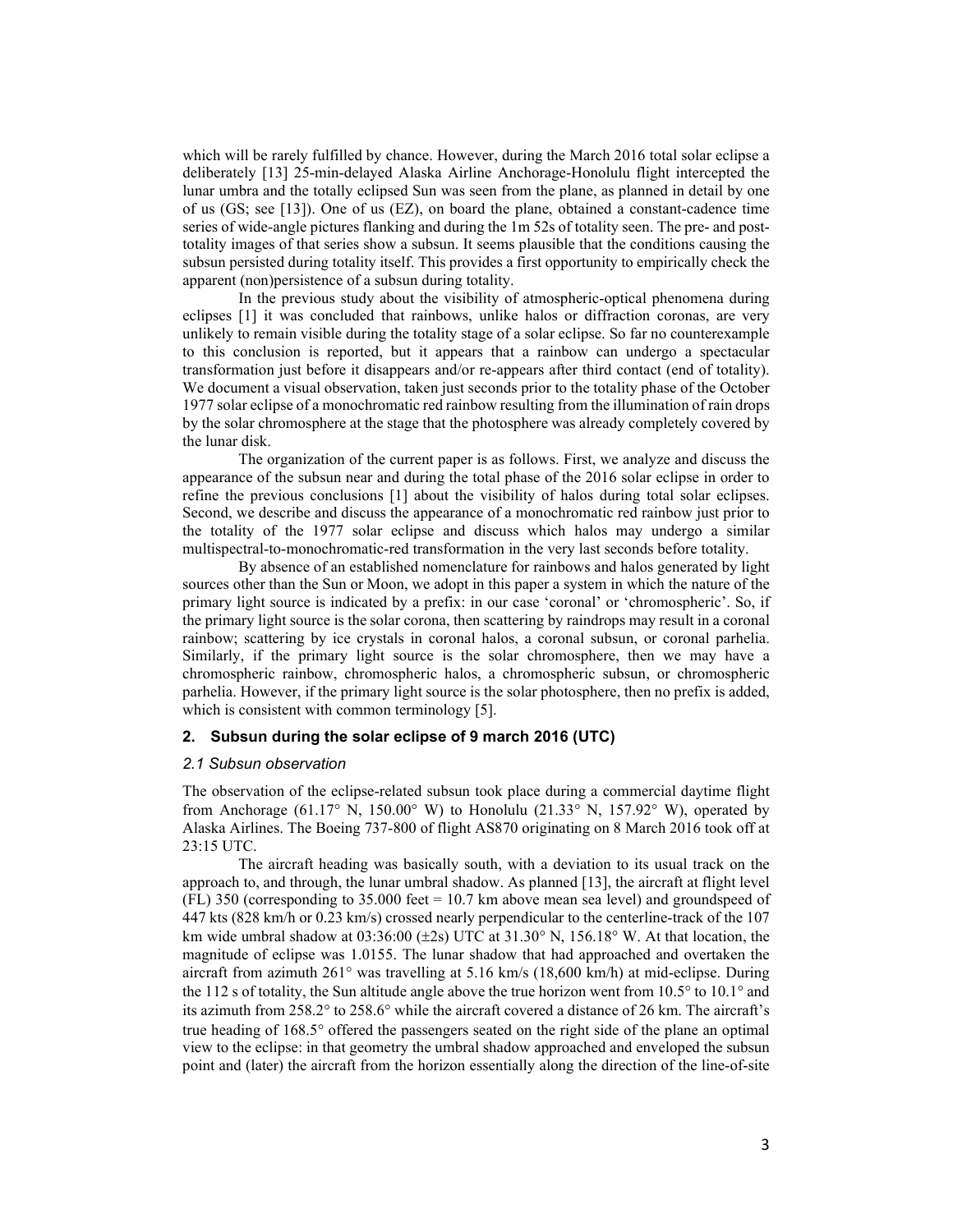to the Sun as seen "straight out" the Sun-side aircraft windows. Figure 2 depicts the path of the aircraft the last 9 minutes before its mid-eclipse intercept and the position of the Moon's umbral shadow at the instant of the aircraft's mid-eclipse intercept.



Fig. 2. Blue stippled: Path of the aircraft during the last 9 minutes before and the 9 minutes after the instant of its mid-eclipse intercept (MEI, on 03:36:00 UTC). Yellow, solid: aircraft's path during totality. The grey area is, for 03:36:00 UTC, the projection of the Moon's umbral shadow onto the Earth (at elevation 10,7 km above mean sea level). The upper, lower, and middle parallel dashed lines respectively represent the path of totality's N, S limits, and centerline. The lunar umbra moves along this path from W (left) to E (right) with a speed of 5.2 km/s. The orange arrow at the MEI-position shows the direction toward the Sun, which is in the direction in which the Moon's shadow approached the aircraft.

The photographic observation started 11 min before totality. Until 4 min before totality, 5 test pictures plus one test burst consisting of 3 frames were taken. These 6 initial observations, taken at irregular intervals covered the 7-min test phase with a time resolution of  $\sim$ 1-2 min. The camera used was a Sony SLT-A77V Camera. It was mounted on the aircraft window and could be operated automatically. The actual eclipse run started 3 min later: from 1 min before totality until 1 min after totality, 135 pictures were taken with fixed intervals of 2 s. Exposure time (1/90 s), aperture (f/4.0) and ISO (400) remained fixed throughout the observation. The focal length of 11 mm (corresponding to 16 mm for 35 mm frames) corresponds to horizontal and vertical field of views of the pictures of 115° and 75°, respectively. The uncertainty of the absolute UTC calibration for each image frame was  $\pm 2$  seconds; a relative uncertainty of about  $+/- 1.5$  seconds is estimated for the duration of totality (difference in UTC between C3 and C2) as determined from the images acquired with an inter-frame cadence of 2 s.

The pre-totality pictures clearly show a bright subsun straight under the Sun, superimposed upon the cloud tops (Fig. 3, top). This subsun disappeared 14 s before totality as seen from the aircraft. 12 s before totality ended, light at the subsun spot reappeared (Fig. 3, bottom). 6 s later, thus 6 s before the end of totality as seen from the aircraft, there is an increase in the size of the lighting area at the subsun spot, resulting in an extra gain in its total intensity. Table 1 gives the times of the key moments of the observation.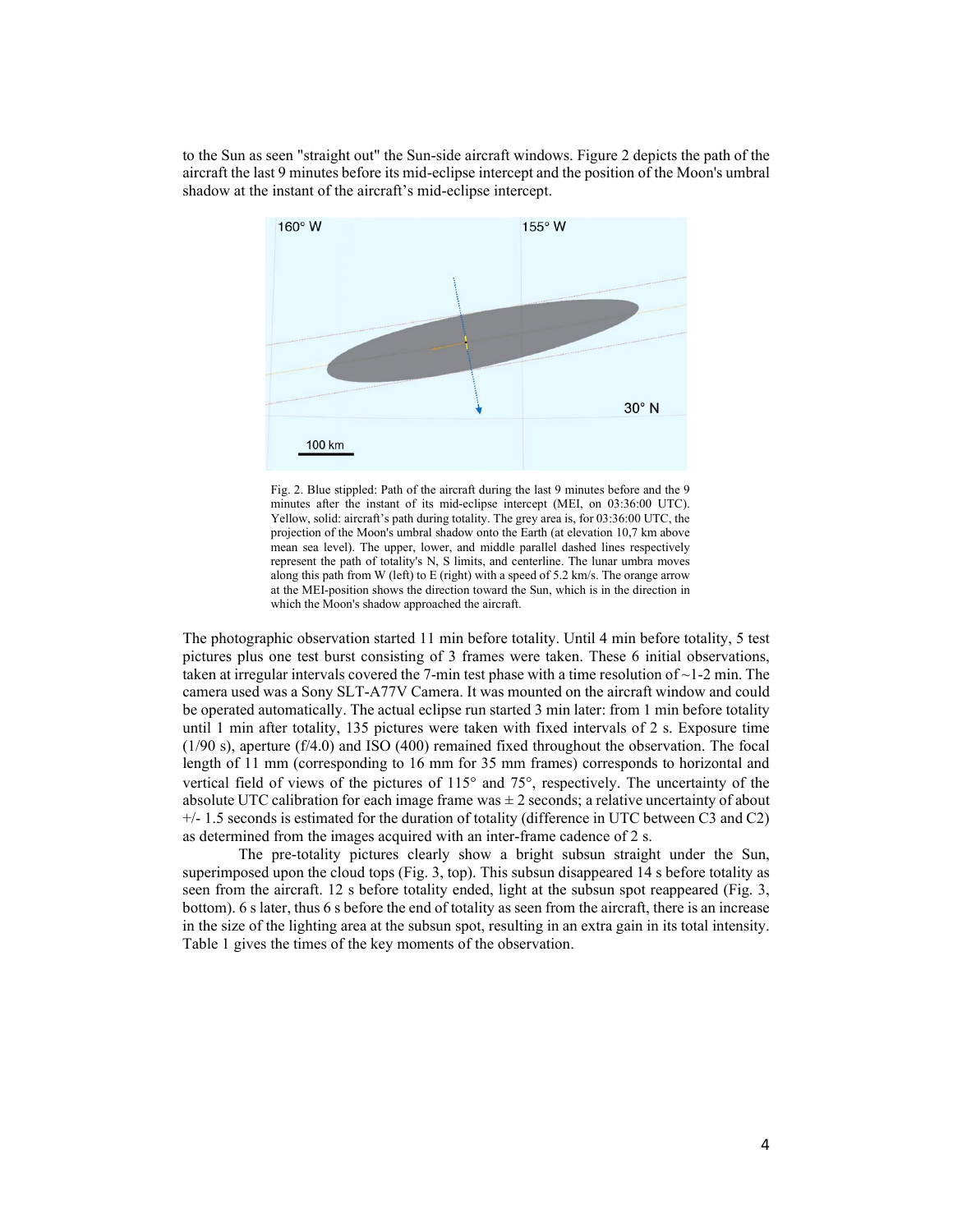

Fig. 3. Top: Pre-totality. The white spot straight under the Sun is the subsun. The dark patch on the clouds under the Sun is the rapidly approaching lunar umbra. The green spot is an artifact due to internal reflections in the camera lens (frame ID #3668, taken 28 s before totality). Bottom: During the final moments of totality, the subsun reappeared superimposed upon the clouds below that are already directly lit by the solar photospheric light (frame ID #3734, taken 2 s before totality ended). Pictures taken by Evan Zucker, 9 March 2016 (UTC); Horizontal field of view is 115°.

| l adie 1. Timeline of Zucker's odservation (Filght AS 870, Anchorage-Honolulu) |                                                |               |                               |  |  |  |
|--------------------------------------------------------------------------------|------------------------------------------------|---------------|-------------------------------|--|--|--|
| Frame ID $#$                                                                   |                                                | UTC           | time since C <sub>2</sub>     |  |  |  |
|                                                                                | take off (8 March)                             | 23:15:54      |                               |  |  |  |
| 3645-3652                                                                      | 8 test pictures taken                          | $03:24-03:31$ | $-11$ min until $-4$ min      |  |  |  |
| 3653                                                                           | start photo sequence                           | 03:33:56      | $-1$ min 6 s                  |  |  |  |
| 3676                                                                           | subsun disappears in umbra                     | 03:34:48      | $-14s$                        |  |  |  |
| 3682-3683                                                                      | start totality $(C2)$                          | 03:35:02      | 0 <sub>s</sub>                |  |  |  |
| 3709-3710                                                                      | mid totality                                   | 03:36:00      | $+58s$                        |  |  |  |
| 3729                                                                           | light returns at subsun point                  | 03:36:42      | $1 \text{ min } 40 \text{ s}$ |  |  |  |
| 3732                                                                           | light at subsun point gains extra<br>intensity | 03:36:48      | $1 \text{ min } 46 \text{ s}$ |  |  |  |
| 3735                                                                           | end totality $(C3)$                            | 03:36:54      | $1 \text{ min } 52 \text{ s}$ |  |  |  |
| 3787                                                                           | last picture taken                             | 03:39:46      | $3 \text{ min } 44 \text{ s}$ |  |  |  |
|                                                                                | landing                                        | 05:34:31      |                               |  |  |  |

**Table 1. Timeline of Zucker's observation (Flight AS 870, Anchorage-Honolulu)**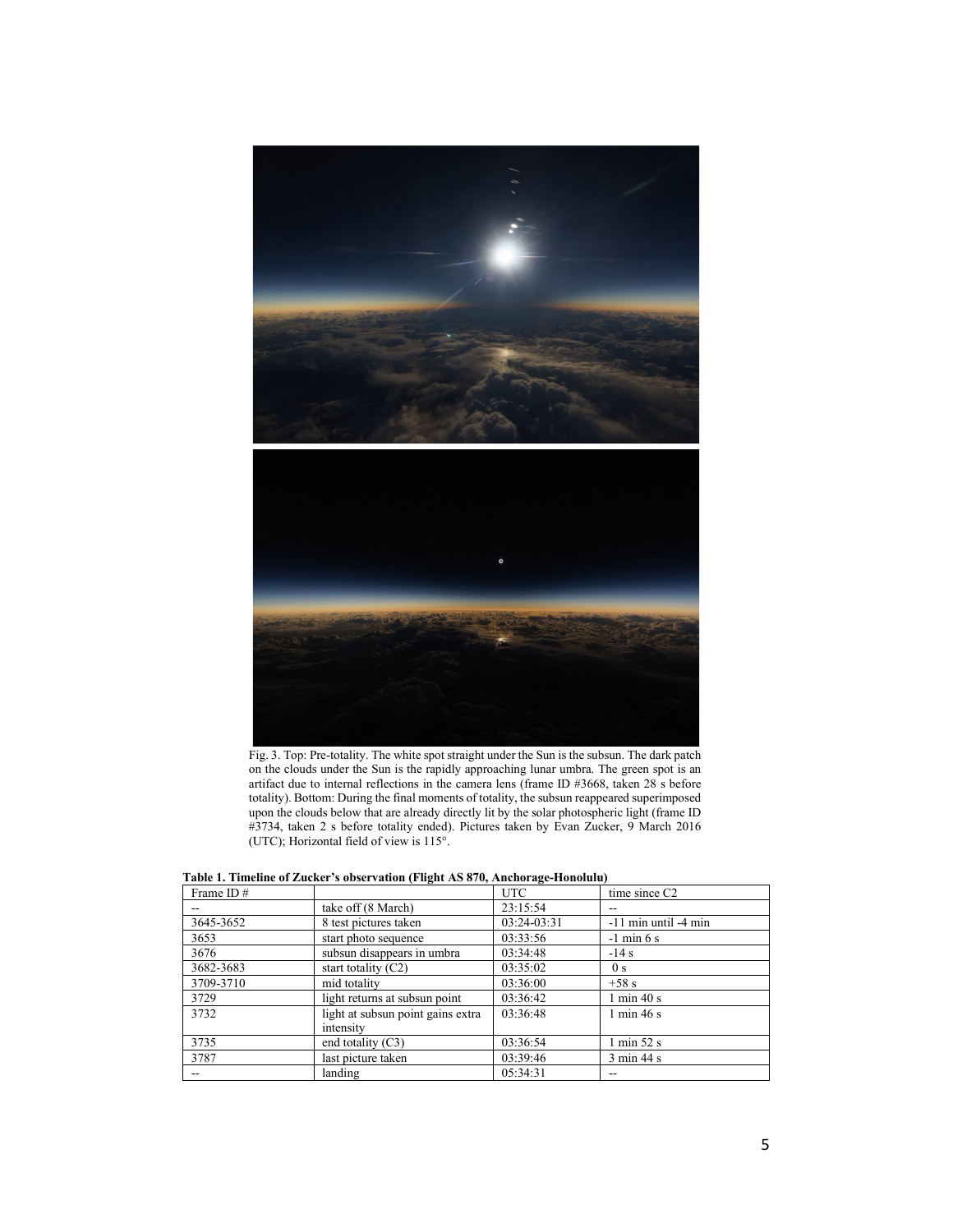#### *2.2 Meteorological conditions*

The ERA5 (ERA stands for ECMWF Re-Analysis) dataset provides temperature, specific humidity and wind at an hourly time resolution on a worldwide grid of 31 km spatial resolution, for 137 atmospheric layers between 10 m and 80 km above ground level [14]. This new reanalysis project is currently in progress by the ECMWF (European Centre for Medium-Range Weather Forecasts) and aims to cover the period 1950 till present. Sea surface temperatures are provided also. At the moment of writing, the data from year 2000 onwards are already available. The temperature and humidity data of 03:00 and 04:00 UTC of 9 March 2016 were downloaded and interpolated by layer to the aircraft's position at mid-eclipse (31.3° N, 156.2° W). Figure 4 shows the 03:00 UTC vertical temperature (T) and dew point  $(T_d)$  vertical profiles; Table 2 shows the main characteristics of the 03:00 and 04:00 UTC profiles.



Fig. 4. Temperature (T) and dew point  $(T_d)$  vertical profiles of 9 March 2016 03:00 UTC at the mid-eclipse position (retrieved from ERA5 reanalysis run).

**Table 2. Specific points in the vertical temperature profiles at the mid-eclipse position.**

|                                  | 03:00 UTC         |                   | 0:400 UTC         |                   |
|----------------------------------|-------------------|-------------------|-------------------|-------------------|
|                                  | height            | temperature       | height            | temperature       |
| sea surface                      | 0 <sub>m</sub>    | +16.0 $\degree$ C | 0 <sub>m</sub>    | +16.0 $\degree$ C |
| lowest ERA5<br>level             | 10 <sub>m</sub>   | $+10.9$ °C        | 10 <sub>m</sub>   | $+11.4 °C$        |
| boundary layer<br>inversion      | $600 \text{ m}$   | $+5.3$ °C         | $700 \text{ m}$   | $+5.1$ °C         |
| freezing level                   | 1540 m            | $0^{\circ}$ C     | 1450 m            | $0^{\circ}C$      |
| subtropical<br>inversion, bottom | $5100 \;{\rm m}$  | $-23.8 °C$        | $4000 \text{ m}$  | $-17.0 °C$        |
| subtropical<br>inversion, top    | $5400 \text{ m}$  | $-23.4 °C$        | $5100 \text{ m}$  | $-21.4 °C$        |
| aircraft's flight<br>level       | $10700 \text{ m}$ | $-45.2 °C$        | $10700 \text{ m}$ | $-45.2 °C$        |
| tropopause                       | 16300 m           | $-65.0$ °C        | $16300 \text{ m}$ | $-63.7 °C$        |

The most prominent tropospheric feature in the vertical profiles is the subtropical subsidence inversion at a height of 5 km, which forms the border between very dry (dew point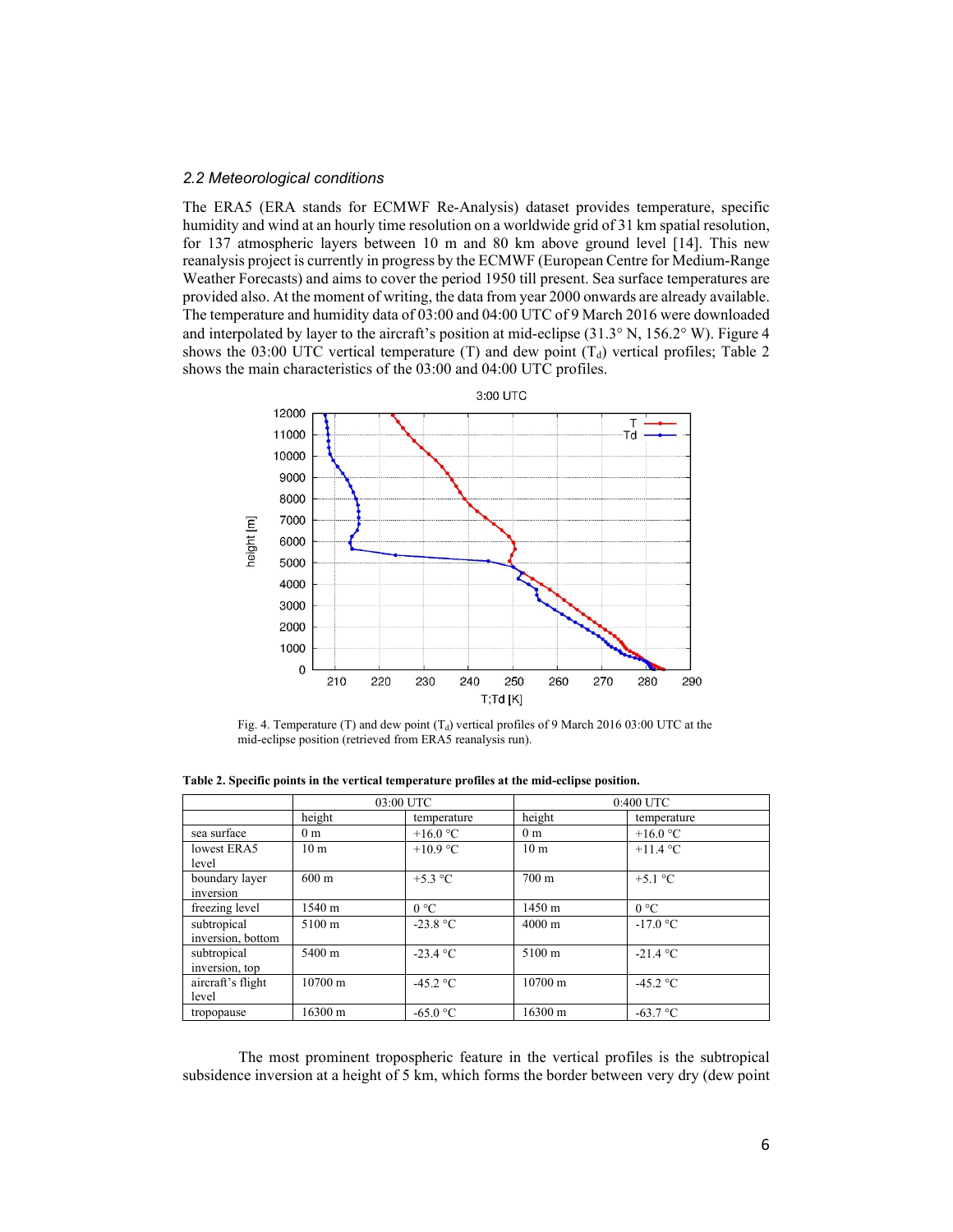depression *T-T<sub>d</sub>* > 25°C) air higher up, and moist air (*T-T<sub>d</sub>* < 3°C) below it, the latter air mass extending down to ground level. A second inversion layer is present at ~600 m, being a (weak) boundary layer inversion. The sea surface temperature is considerably (by 5°C) higher than the 10m-air temperature. This is caused by the presence of a highly superadiabatic atmospheric surface layer (thickness typically of order  $50 \text{ m}$ ) – triggering atmospheric instability higher up and feeding convective activity with formation of cumuliform clouds. The presence of the two inversion layers indicates cloud formation in two atmospheric levels, which is in accordance with the photographic pre- and post-totality observations, see Section 2.3. According to the temperature profile, the lower clouds have their tops at the boundary layer inversion ( $\sim 600 \text{ m}$ ); the higher clouds have their tops at subtropical inversion layer ( $\sim$ 5 km), where the temperatures are amply below freezing. The aircraft flew in a dry air mass (at 10.7 km), thus amply above the atmospheric levels where cloud formation could occur. A comparison of the 03:00 and 0:400 UTC profiles shows that the top of the subtropical inversion layer sank in this time span by 300 m and its width increased from 300 m to 1100 m, meaning that the inversion was losing its sharpness. This development is indicative for a decrease in convective activity during the hour that deep-eclipse occurred.

# *2.3 Subsun identification*

The test pictures show that prior to totality the ocean was partly cloudy, being covered with clusters made up from small low-level cumulus clouds. In big gaps between the clusters a broad sunglint from the ocean surface was seen. About 2 minutes prior to totality the aircraft flew into a region where a higher altitude cloud layer completely obscured the lower one.

In all pre-totality pictures the subsun point lights up (see Fig. 3, top) until being extinguished by the lunar umbra, 14 seconds before C2 (Table 1). There is little doubt that the feature is indeed the subsun, as it exhibits the typical shape of a subsun generated in crystal layers over cumuliform clouds [12] and the cloud layer seems unbroken.

After the lunar umbra had passed the subsun point, its light returned. This happened at frame ID #3729, 12 s before frame ID #3735 where, as seen from the aircraft, totality had ended. Figure 5 shows, in 11 frames, the return of light in the subsun point and of the light of the photosphere of the Sun.



Fig. 5. Shortly before the end of totality the light returns at the subsun point. Third contact (C3) occurs at the  $8<sup>th</sup>$  frame of this composite consisting of 11 frames. The individual frames are mutually separated by 2 s; the 20-s sequence runs from C3-14s until C3+6s (Frame ID #'s 3728-3738). At this aircraft height (10.7 km) the horizon is depressed by  $\sim 3.2^{\circ}$  and is thus angularly closer to the subsun point than to the sun. With the Sun 10.1° above the true horizon at C3, the line-of-site distance from the aircraft to the subsun point at sea level is  $\sim$  62 km.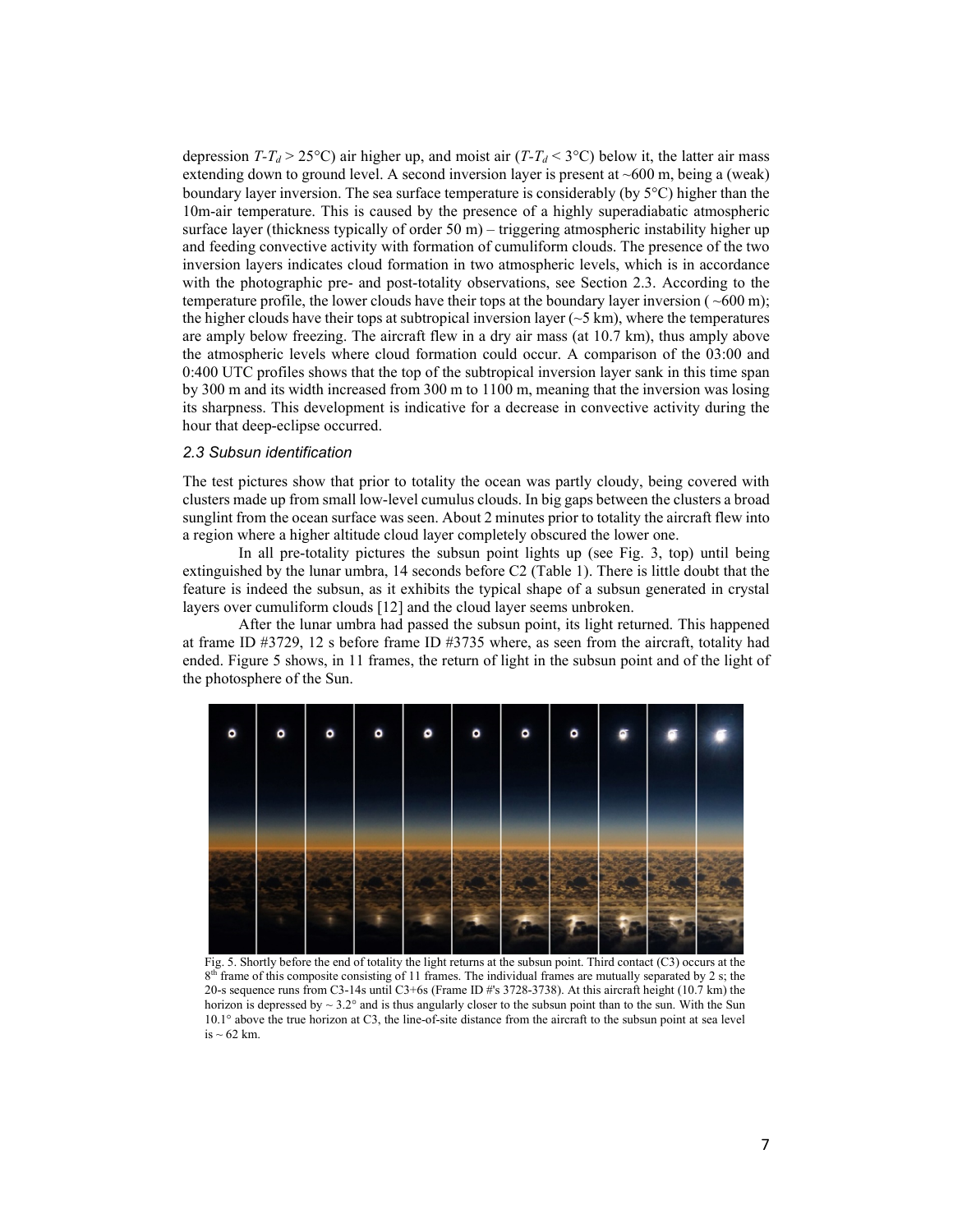The time difference between the return of light at the subsun and at the aircraft is caused by the fact that the incidence angle of lunar shadow is inclined to the Earth surface. This inclination results in a dependency of second and third contacts ( $C2 \& C3$ ) on the altitude of the observer (aircraft) above mean sea level. By flight plan design [13,15], the azimuth of the Sun and the azimuth from which the lunar umbra approached the site was nearly (within 3°) the same, and perpendicular to the path of the aircraft (see Fig. 2). Then it follows from simple geometry that the difference ∆*z* between the height of the aircraft above mean sea level and the maximum possible height of the reflecting surfaces in the subsun point to be lit by the solar photosphere is given by the following two equations:

$$
\cos(2\delta + h) = \cos(h) - \frac{v\Delta t}{R_{\text{aircraft}}} \tag{1}
$$

$$
\Delta z = R_{\text{aircraft}} - R_{\text{crystal}} = R_{\text{aircraft}} \left[ 1 - \frac{\cos(2\delta + h)}{\cos(\delta + h)} \right]
$$
 (2)

where  $h$  is the Sun altitude angle above the true horizon (which is at flight altitude 10.7 km  $\sim$ 3.2° above the apparent horizon – see Fig. 5),  $\Delta t$  the time lag between the reappearance of light in the subsun point, *v* the velocity of the lunar umbra on the terminator plane – which is the plane through the Earth's centre whose normal points to the center of the Sun – *minus* the velocity of the observer's position due to the Earth's rotation, also projected onto that plane. In our case,  $v = 1.00 - 0.08$  km/s = 0.92 km/s.  $R_{\text{aircraft}}$  and  $R_{\text{crystal}}$  are the distances to the Earth's center of the aircraft and of the reflecting crystal, respectively. Furthermore,  $\delta$  is the great-circle distance between the observer and the Sun-reflecting surface. Figure 6 depicts the geometry of the problem; Table 3 shows for  $h = 10^{\circ}$  the results for  $\delta$  and  $\Delta z$ .



Fig. 6. Geometry of the reappearance of the subsun, shortly before the end of totality as seen from the aircraft (Eqs. (1,2)). The Sun's altitude as seen from the aircraft is *h*; the Sun's altitude as seen from the reflecting crystal is *h*+δ.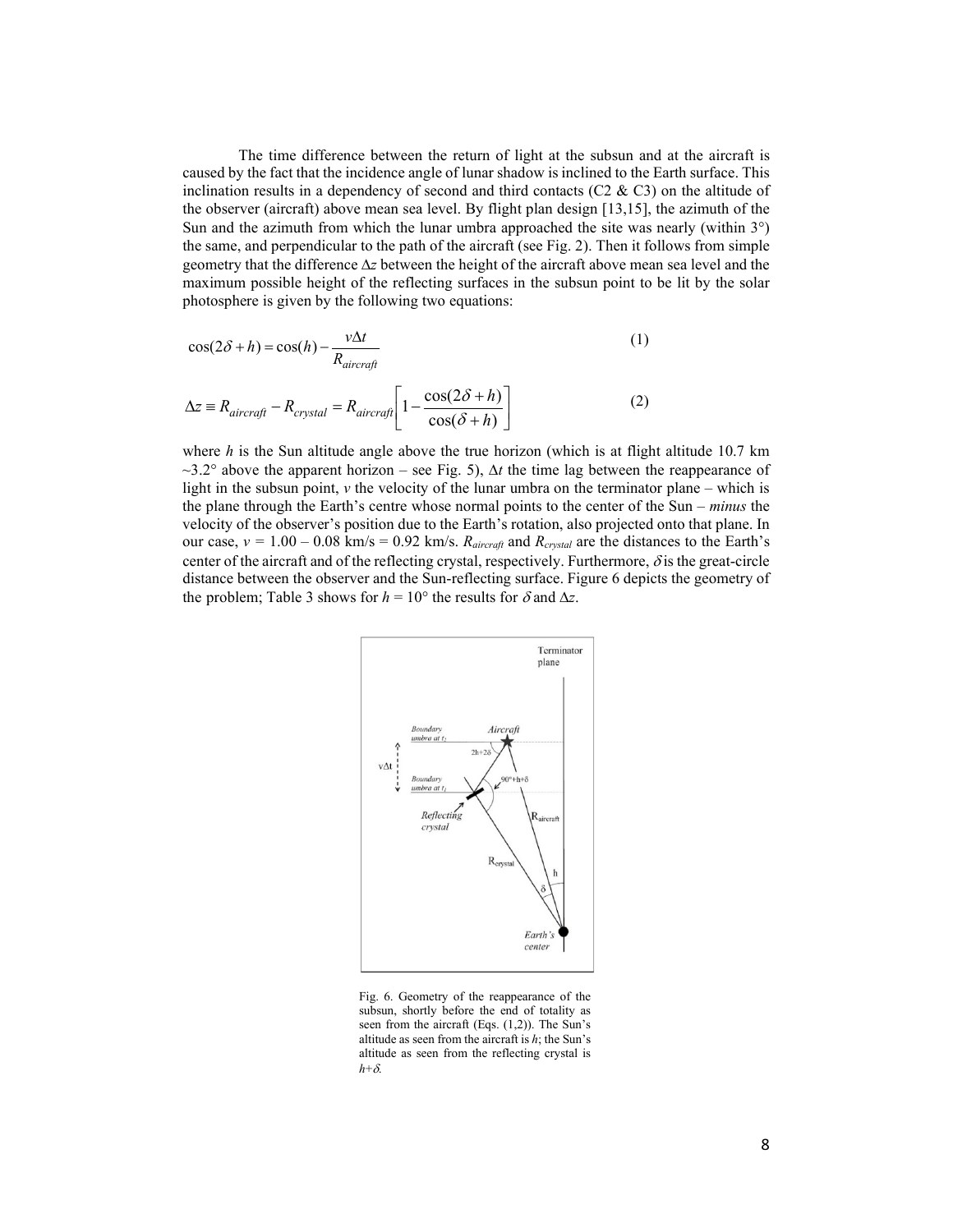| T apic 5. Depth below the all craft of the features at the subsult point seen in Fig. 5 |                |  |               |                     |  |  |  |
|-----------------------------------------------------------------------------------------|----------------|--|---------------|---------------------|--|--|--|
| Frame ID $#$                                                                            | <sub>1me</sub> |  | - (km)*<br>Λz |                     |  |  |  |
| 3729                                                                                    |                |  | $+0$ .        | first light appears |  |  |  |

3732 C3 - 6 s 0.14±0.02° 2.8±0.5 extra brightness

**Table 3. Depth below the aircraft of the features at the subsun point seen in Fig. 5**

\* The error bars stem from the uncertainty in the exact timing of these two phenomena.

Table 3 leads us to the following conclusion: given the height of the aircraft (10.7 km) the first light at the subsun point happened when the lower boundary of the umbral conic had reached at the subsun point an atmospheric layer 5.7±0.5 km below the aircraft as determined from these images (Table 3), thus a height of 5.0±0.5 km above sea level. The temperature in that level (order -20°C, see Table 2) is well below freezing and allows for ice crystal formation; its height as deduced from Eqs. (1,2) (see Table 3) corresponds within the uncertainty to the height of the subtropical inversion layer as inferred from the vertical profile (Fig. 4 and Table 2). This makes the identification of the bright spot as being the subsun positive. The extra gain in subsun brightness at 6 s after its reappearance can be attributed to the rapidly increasing illumination of the subsun-making ice crystals by the photosphere just after C3, as the other mechanism – the presence of a second subsun-creating crystal layer 2.8 km below the aircraft (Table 3), thus  $\sim$ 8 km above sea level – is inconsistent with the observed low humidity at that atmospheric level (Fig. 4).

After its reappearance the subsun kept the same irregular appearance as the pre-totality subsun. The subsun persisted till frame ID #3762 (58 s after C3), when the subsun point approached the boundary of the upper cloud layer. From frame ID #3776 (88 s after C3) onward, the subsun point moved over a region of broken clouds with large areas of clear sky and the subsun was replaced by a sunglint.

Our analysis indicates that during pre- and post-totality the line-of-sight to the ocean happened to be obscured by a temporary, almost unbroken cloud layer having their tops at the subtropical subsidence inversion – hence in a region where the atmospheric conditions are favorable for subsun formation. It is plausible that the same situation applied to the  $\sim$ 2 min of totality.

# *2.4 Coronal subsun?*

A search for a photographic signal of the coronal subsun was undertaken with frames ID  $\#3680$ -3726. These 47 frames were all taken during the time span that both the aircraft and the subsun point were in the lunar umbra. The original RAW CCD frames, separated into their RGB color channels by de-Bayering [16], were used as input for the numerical calculations, so the full dynamic range of the sensor data was available. The analog-to-digital conversion in the used camera in this image series was 12 bits. The series of images were co-aligned and stacked to build signal-to-noise ratio using Halostack Software [17]. The original RAW images were used as input. A small area centered at the Sun is used as a reference for the image-correlation based alignment. The images are translated with full-pixel offsets so that the locations of best correlation  $(R^2)$  match. The aligned images were saved individually as 16-bit PNG images to retain the maximum image quality, and different stacking methods (maximum, median, average) were tested. Out of the tested methods, average of all the images gave the best start point for further image enhancements yielding a reduced image with lowest noise and cleanest sub-horizon view by smoothing the clouds due to apparent movement.

The resulting image was contrast enhanced in image editing software (GIMP). To provide better details in the area of interest, first, the image dynamic range (minimum to maximum) was adjusted. As the image transfer function is inherently linear (doubling the scene brightness doubles the pixel value), applying a gamma correction (non-linear mapping) makes some image details more readily visibly discernable. Further, an unsharp mask (USM) was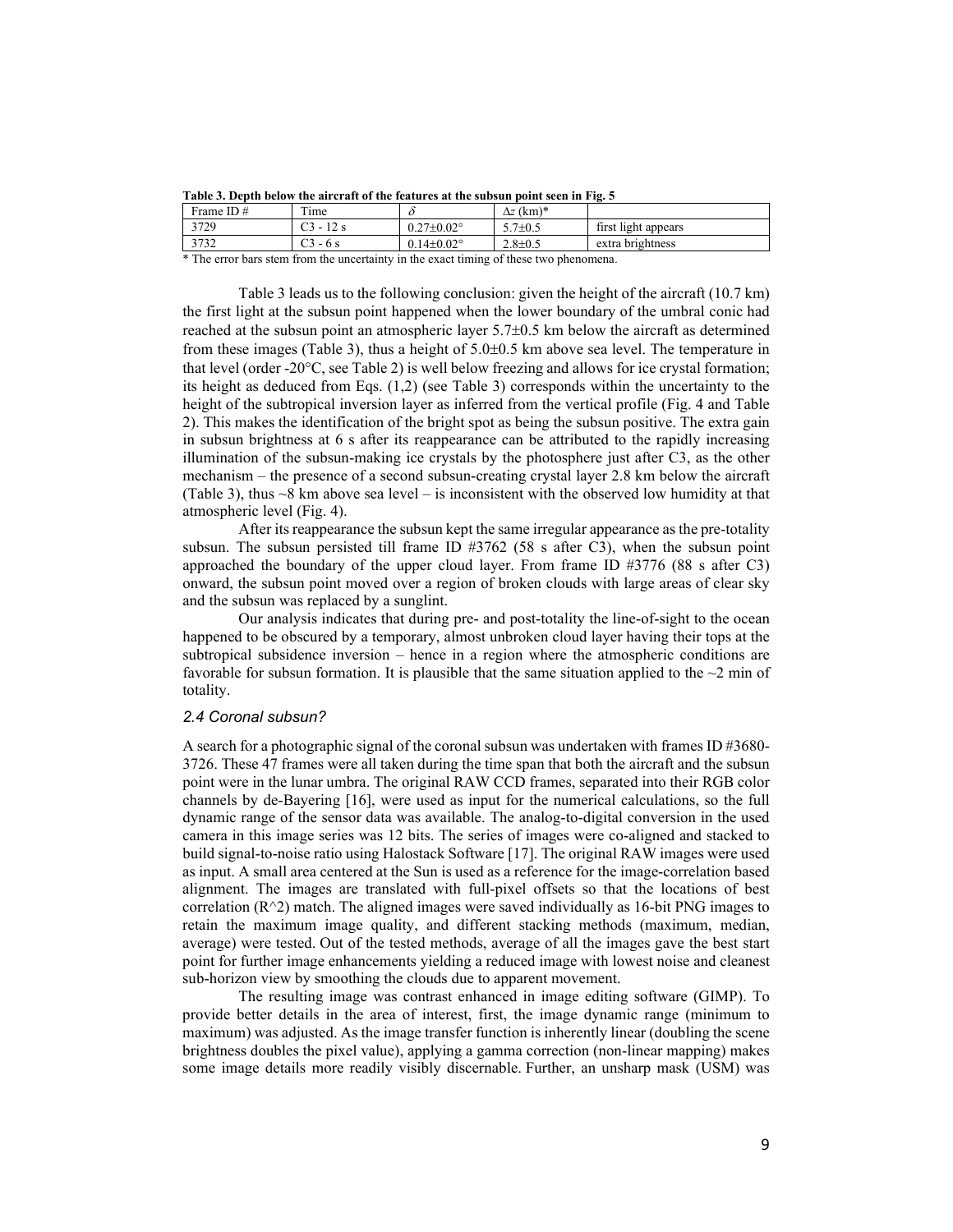applied to increase local contrast. None of these enhancements, however, brought out the coronal subsun with visual inspection.

#### **3. A chromospheric rainbow**

A chromospheric rainbow was observed by one of us (GS) during an eclipse expedition to observe the the total solar eclipse of 12 October 1977, though totality itself was thwarted by clouds. The observing site was inland in Colombia, at 04° 51.8′ N, 74° 17.4′ W, on the side of the road #50 north of El Rosal, about 20 km NW of Bogota. The site was 10 km south of the central line of the 52-km wide eclipse path. The lunar umbra approached from West. The total phase of the eclipse occurred low to the horizon (9.2° elevation angle) in the West (azimuth 261.5°) with mid-eclipse at 22:03:30 UT, not long before sunset. The magnitude of the eclipse was 1.006; the totality lasted 49 s. GS's personal account of the event (written up in 2017 in an email to GK) is based on his 1977-notes and his recollection:

*"In the time leading up to totality, the sky was ~ 80% completely clear, with low cloud only opposite in the sky toward the eastern horizon. It otherwise had been fully clear from the zenith westward. Soon prior to totality we could see a rainbow in the sky opposite the Sun toward where it was cloudy (presumably there was some rain there, but we could not see). In my recollection the rainbow consisted of an unbroken, more-or-less symmetrical arc (roughly equal length on both sides) with respect to the top. It did not extend fully to the horizon but nearly so. A very short time before totality a small, isolated, cumulous cloud formed from nowhere to the west of the zenith and began drifting toward the Sun. By complete bad luck it blocked the eclipse from our view for all 49 seconds of totality from where we were. However, the rainbow was illuminated prior to (and I would assume during) totality. Just prior to totality (in the final minute) the rainbow was uniformly fading from visibility, but in the last few seconds before (our clouded out) totality, the rainbow faded from view except for a bright single strand of hydrogen-alpha red. What we were seeing was obvious, but unexpected. The rainbow was for a few seconds only being illuminated by the solar chromosphere (only) and so we saw just a monochromatic arc! That was amazing but lasted only a couple of seconds at most. After the second contact, the rainbow disappeared in the eclipse-darkness. We got no pictures of the chromospheric rainbow, as all cameras were trained in the direction of the Sun, not opposite, hoping for a break in that one fatal cloud that never came until after totality!"*



Fig. 7. The cloud that had covered the totally eclipsed Sun in October 1977. The picture is taken just after the end of the 49 s of totality. The deeply-partiallyeclipsed Sun is behind a thick part of the cloud; the blue stippled circle marks the best estimate of the position of the solar disk. The white parts of the cloud edges are illuminated by the first rays of the solar photosphere. The red cloud edge is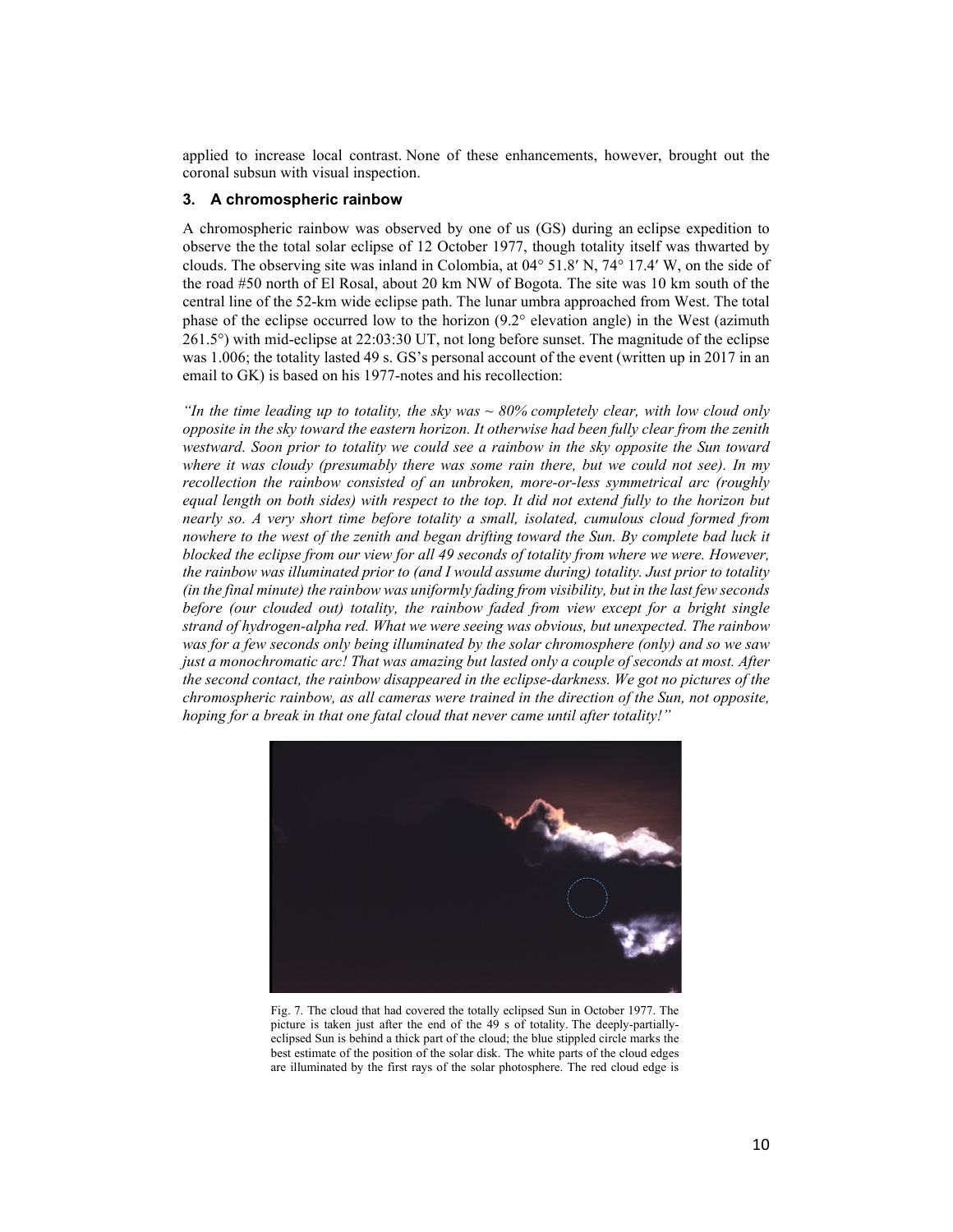illuminated by nearly monochromatic red light from the chromosphere. A rainbow, at pre-totality visible opposite in the sky, persisted during the last seconds before totality due to the light from the chromosphere while turning into a monochromatic red arc before it disappeared. The field size is 5.0° x 3.4°. (Picture taken by Glenn Schneider, rescanned from the original 35 mm slide).

Figure 7 shows a picture of a part of the Sun-obscuring cloud opposite in the sky from the rainbow as taken through a 400 mm EFL lens, only seconds after third contact. The cloud is illuminated from behind. Its edge lights up because of near-forward scattering by cloud particles of the primary light source. The right part is white, as in the illumination the light from the photosphere dominates. Behind it, there is a top of an apparently higher cloud element. Its edge is red, as the illuminating comes predominately from the chromosphere – just as in the case of the transition from multispectral to monochromatic of the rainbow that happened shortly before the bow disappeared during totality.

#### **4. Discussion**

#### *4.1 Coronal subsun?*

The analysis of the sequence of 2016 eclipse pictures taken around totality strongly suggests that the subsun-creating conditions persisted during totality. Nonetheless, despite the brightness of the subsun in the pictures outside totality, a coronal subsun could not be seen in the pictures taken during totality – neither directly, nor after a significant contrast enhancement. A reason for this non-detection may be that the conditions for observing subhorizon halos during total solar eclipses from a high-flying platform may be less favorable than for above-horizon halos observed from the ground. The clouds against which subsuns usually appear are often thick and therefore bright compared to the background of cirrus against which an above-horizon halo, like for instance bright parhelia, usually appear. This may reduce the signal to background ratio of coronal subsuns observed from aircraft below that of coronal parhelia observed from the ground, and possibly even down to the level that coronal subsuns become undetectable.

The current observation does not disprove the previous [1] claim that "Intrinsically bright halos seem to be capable to persist during totality". This refers in particular to parhelia and to the upper tangent arc to the 22° circular halo. Observing a coronal parhelion from the ground seems more likely than observing a coronal subsun from a high-flying plane.

A fascinating consequence of the observation of a chromospheric rainbow described in Section 3.1 is that the same may happen to a parhelion. This would mean that during the transition of a normal parhelion into a coronal parhelion there would be a short intermediate stage where the parhelion is chromospheric, which would result in a temporary appearance of a monochromatic red parhelion.

#### *4.2 Chromospheric rainbow*

The only pre-1977 description of the appearance of an eclipse-rainbow of which we are aware of dates from 1901 and is described by Maunder [18]. The rainbow appeared during the eclipse of 18 May 1901, being one of the deepest of the  $20<sup>th</sup>$  century, and was observed by several parties in Mauritius. The eclipse-rainbow was observed by the party in Quatre Bornes (20° 16′ S, 57° 29′ E), which is 20 km SSW from Maunder's site at Pamplemousses. The total phase of the eclipse occurred with the Sun in NE (azimuth 60.5°) at altitude 18.5°. Mid-eclipse was on 04:03:14 UT, 1h 31 min after sunrise. The magnitude of the eclipse was 1.026; totality lasted 3 m 40 s.

Although Maunder's account is second-hand (as he himself wrote), it is useful to compare it with the 1977 account. At the time that the 1977-account was written down, the compiler (GS) was unaware of the existence of 1901 paper. Hence the 1901 and 1977 reports can be treated as mutually independent accounts. Maunder's account reads as follows: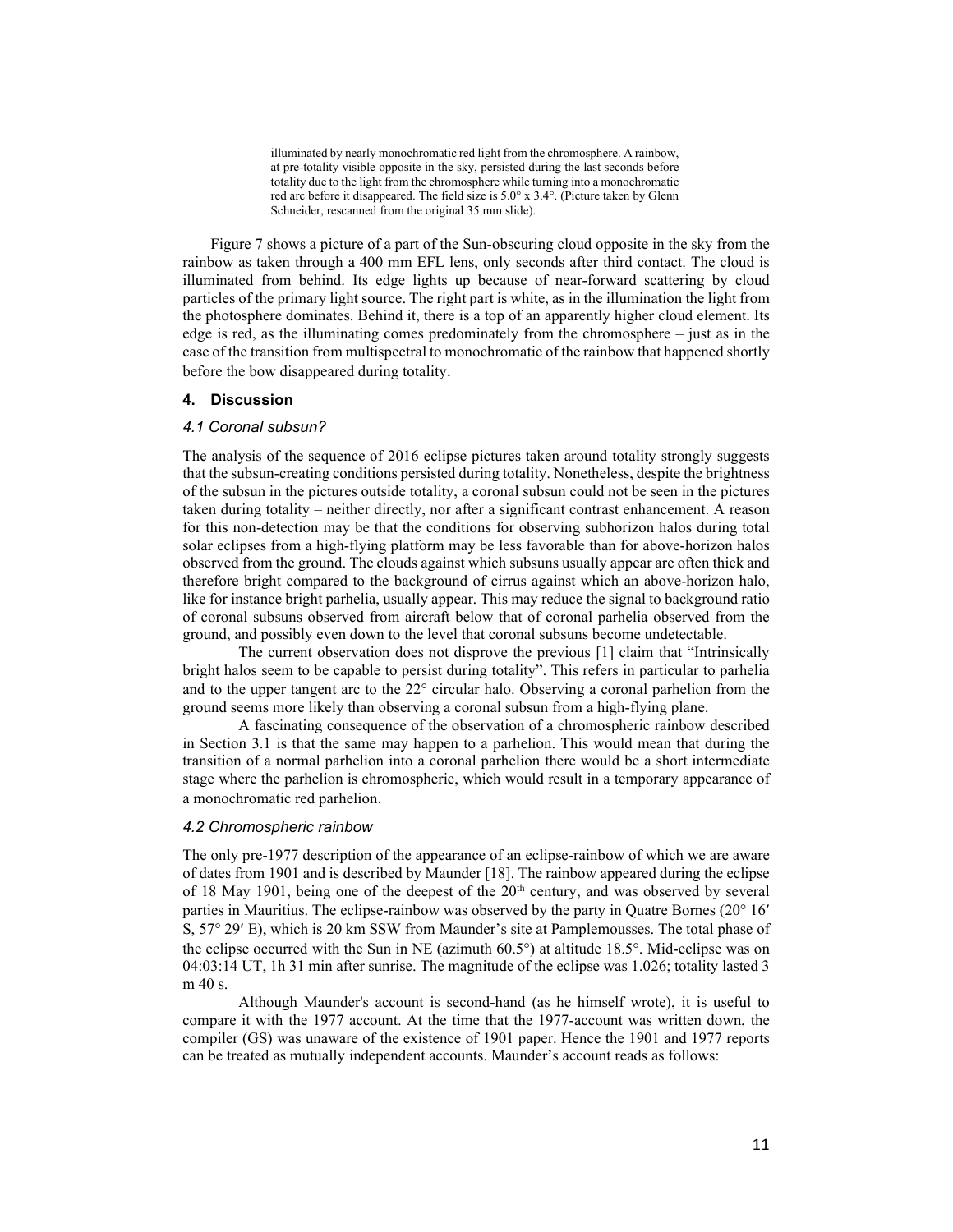*"The observers at Quatre Bornes, watching the eclipse under apparently cloudless sky but in a smart drizzle of rain, saw a rainbow made by the eclipse itself. (…) I believe this observation of an eclipse rainbow to be unique. I wish it had been my fortune to see it. (…) The three observers all agree that it tapered at the two ends, and one of them was much impressed by bright lines running through it, particularly a bright pink line. Could it be the C line of hydrogen (H-alpha; 656.3 nm) from the large prominence?"*

There seems little doubt that the 'pink line' has been the same as the thin thread of Halpha 'pink' that was seen in 1977. The fact that the 1977 feature survived for a second or two as the rest of the (photospheric continuum) spectrum faded out coincident with the time of C2 clearly implies its chromospheric origin. In Maunder's account he does not actually say if the observer's "pink line" was visible during/throughout totality - which could be the case if the large prominence which he saw had been so bright that it outshined the corona. In that case, the "pink line" was not necessarily chromospheric.

However, Maunders conjecture about the prominence being the cause of the eclipse rainbow seems untenable, for two reasons. First, the brightness of even a monstrous prominence will be too small to outshine the corona, while a perceptible coronal rainbow seems impossible [1]. The argument is as follows. Prominences will have average surface brightness in visible light (typically) about 4x brighter than the surface brightness of the innermost (brightest) part of the corona, regardless of the size of the prominence, and so the total brightness of a prominence will to first order just scale by its surface area.

So, simply put, unless the total surface area of a posited prominence reaches  $\sim$  25% that of the inner corona the coronal light will dominate. That  $\sim$  25% by area is well beyond what one could reasonably expect, as the largest prominences one might reasonably expect (other than maybe a once per century event, even then a big stretch) will have a surface area that is much smaller than that of even just the innermost part of the corona. Second, at the 1901 eclipse there were no large prominences: the Lick Observatory expedition to Sumatra noted during the observation with the 40 ft. telescope the occurrence of only 'a number of small prominences, exhibiting considerable detail on the East limb' [19].

The conclusion of the GS's and Maunder's reports is that chromospheric rainbows are possible and likely occurred as short-living features during both the 1901 and 1977 eclipses. The two observations contradict the conjecture in the analysis of [1] that the 'pink line' in Maunder's report should be attributed to the occurrence of a supernumerary rainbow instead. However, the observation the 'bright lines' (hence more than the 'pink' one) ran through the 'eclipse-rainbow' remains unexplained by us.



Fig. 8. This picture, taken just at the end of the 27 s of totally of the eclipse of 4 December 2002, shows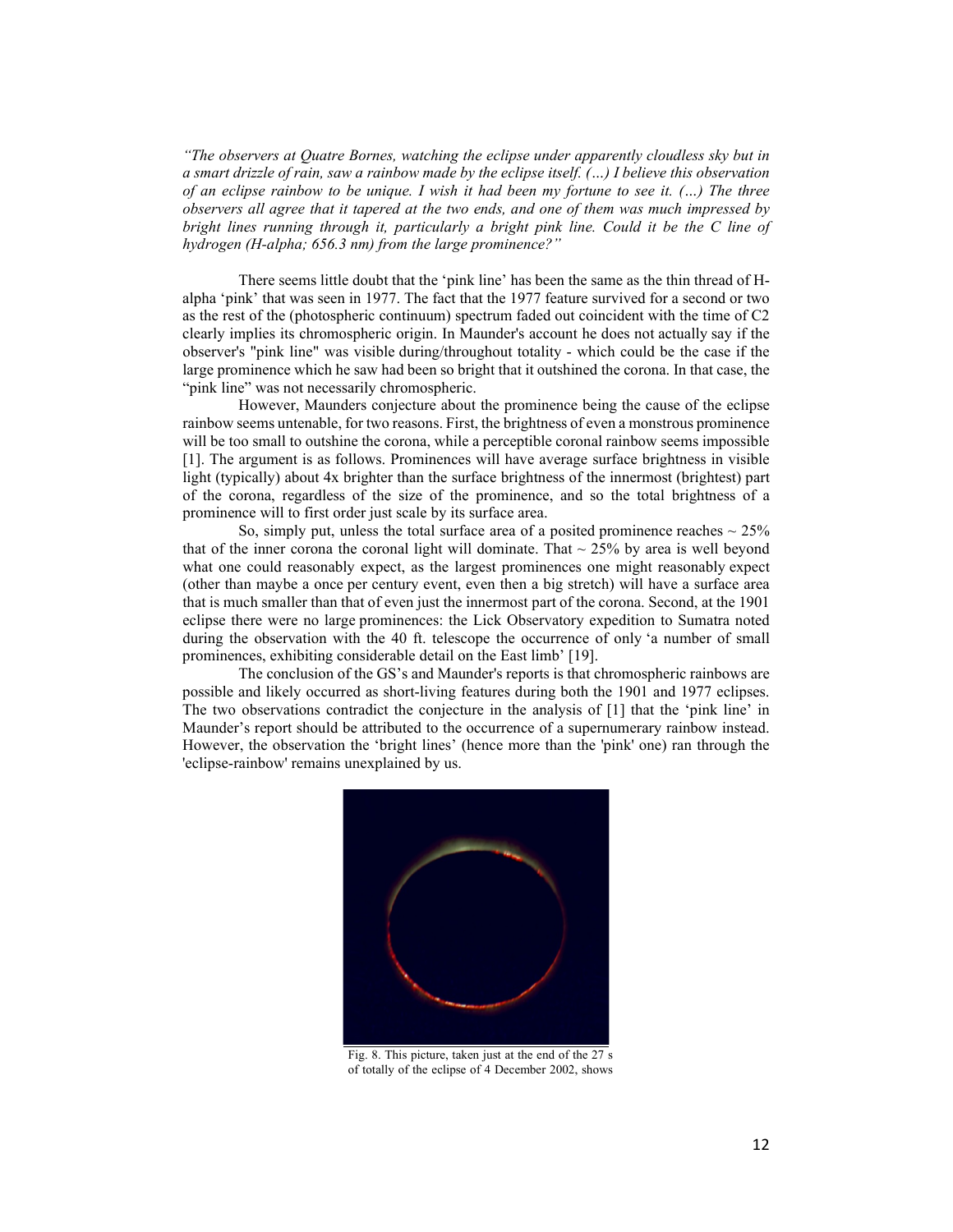that for eclipse magnitudes close to unity the chromosphere extends over a long arc. As the magnitudes of the 2002 eclipse (1.004) and the 1977 eclipse (1.006) are comparable, the appearance of the of the sun at the beginning of totality of the 1977 eclipse probably was similar to this picture. The observing site was at Lindon Station, Fortville Bore, South Australia, 29° 07.9′ S, 140° 53.8′ E. The Sun is very low (1.4° up) in the Southwest (azimuth 245.2°). The oblateness of the eclipsed Sun, with the direction toward the zenith up, is due to differential atmospheric refraction across the disk and is best seen when this picture is temporarily turned sideways [22]. (Picture taken by Glenn Schneider).

The chromospheric rainbows appeared during the eclipse stage in which the general illumination of sky and sun rapidly decreased. It appears because the pre-totality attenuation in the intensity at the hydrogen H-alpha line is retarded with respect to that of the remainder of the continuum spectrum [20]. At the final stage of partiality the rainbow has lost its non-Halpha components and a red rainbow of smaller width remains. This situation (of different physical causality) is comparable to the transition near sunset of a multispectral rainbow to a red rainbow [7, 21]. In the latter case the primary light source (the setting sun) is turning red due to atmospheric attenuation that is greatest in the short-wavelength part of its spectrum.

As it seems highly unlikely that the light of a very bright prominence may generate a perceptible rainbow, the chromosphere is the only source capable to create a H-alpha rainbow. A chromospheric rainbow is a short-lived phenomenon occurring only during near-totality. The best chance of it appearing is when the chromosphere extends over a long arc, which is the case when the magnitude of the eclipse is close to 1 (Fig. 8). Such was the case at the 1977 eclipse near sunset.

#### *4.3 Coronal versus chromospheric rainbows*

The two observations of a chromospheric rainbow do not undermine the claim in [1] that 'a rainbow during totality seems impossible', as this specifically refers to a coronal rainbow. However, the 1977 observations during the appearance of the chromospheric rainbow provides observational insight about a potential visibility of coronal rainbows. A direct conclusion from the report is that  $-$  at least in 1977 – the visibility of a coronal rainbow is considerable lower than of the chromospheric rainbow, as after C2 no return from a red monochromatic to a multispectral (coronal) rainbow was observed. The fact that the chromospheric rainbow was bright enough to be noticed by an unexpectant observer, while immediately afterwards no trace was seen of a coronal rainbow, suggest that in other cases also the signal to background ratio for visual observation of a coronal rainbow is a least a factor 2 lower than for a chromospheric one and is likely to remain below the threshold of human perception.

This result – the appearance in 1977 of the chromospheric rainbow and nonappearance of the coronal one – can be understood by the following simple argument. Neglecting the change in sky brightness during the few-seconds-lasting transition to or from totality, the signal-to-background ratio of a rainbow is proportional to its surface brightness (radiance per unit solid angle), and thus proportional to the irradiance of the rainbow-generating drops by the light source. It is also inversely proportional to the scattering-angular width of the radiance distribution of the rainbow. Both visual inspection and photometric measures (Table 4 in Appendix A) of Fig. 8 suggests that, at least in 2002, the total brightness of the inner corona is comparable to that of a 180° chromospheric arc; simulations (see Appendix A) show that the scattering-angle radiance distribution of a multispectral (coronal) rainbow is 5 times wider than the scattering-angle radiance distribution of a monochromatic (chromospheric H-alpha) rainbow, see Appendix A. So the no-show of a coronal rainbow during the 1977 should be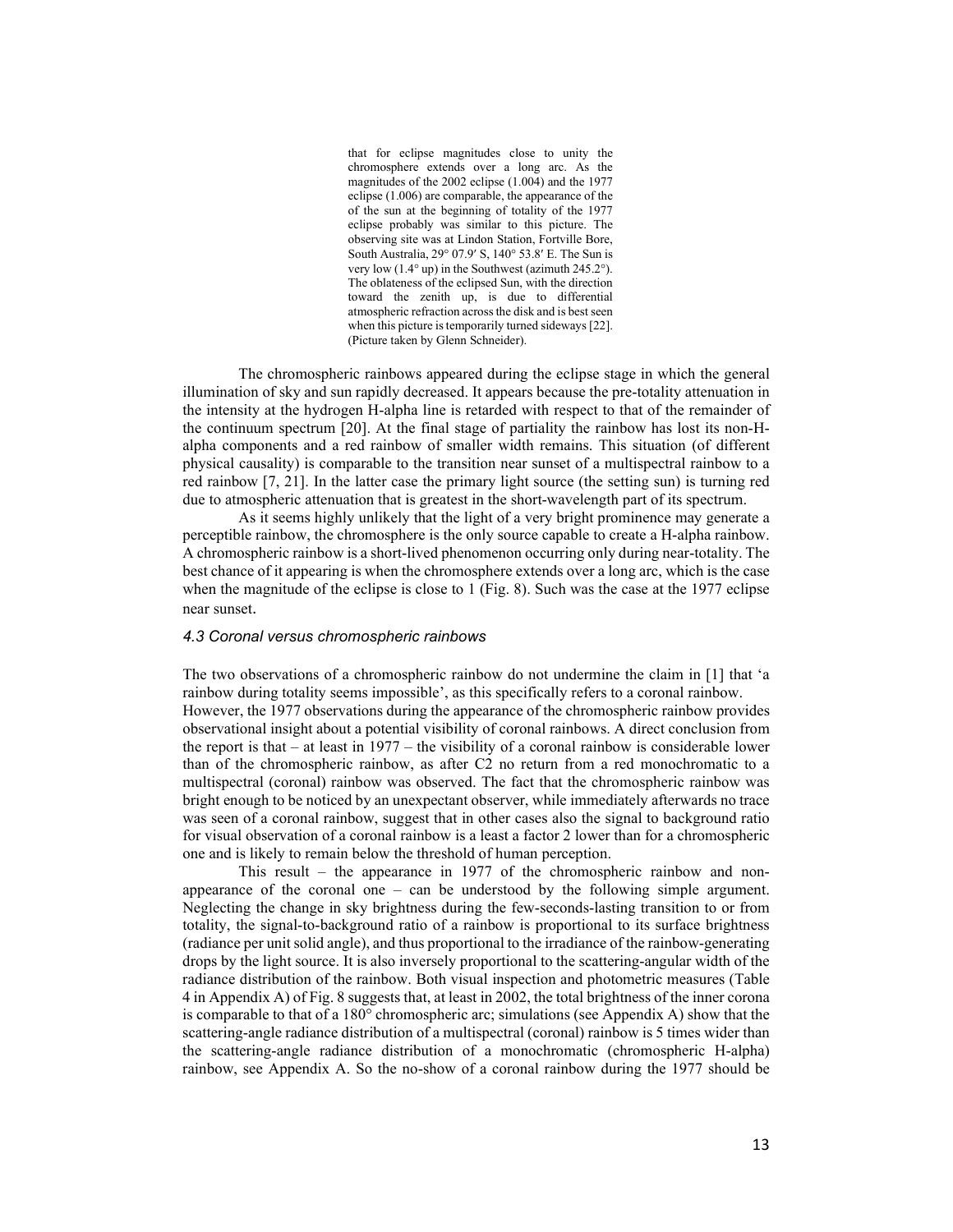mainly attributed to the larger than monochromatic scattering-angular width of this multispectral phenomenon rather than to the relative weakness of the light of the corona – a conclusion that is supported by the quantitative analysis presented in the Appendix A.

Although the two unexpectant visual observations of the monochromatic red rainbow illustrates that the signal to background ratio of a chromospheric rainbow can be amply above the threshold for visual observation, it seems indeed [1] unlikely that such would ever be the case for a coronal rainbow.

# **5. Conclusions**

- A high-resolution time series of photographs taken in 2016 from a high-altitude jet aircraft provided for the first time the opportunity to study the behavior of a subsun before, during and after the totality of a solar eclipse.
- The pictures taken during the deeply-partial phases of the eclipse showed a light spot at the subsun point. The spot can be identified as a subsun.
- Although the subsun-creating conditions most likely persisted during totality, we could not retrieve a coronal subsun from the pictures taken at totality.
- This non-detection does not exclude the possibility of the occurrence of coronal halos. The best candidates are the parhelia, having often a better signal to background ratio than a subsun appearing on top of a thick cloud deck.
- A visual observation (by GS) during the 1977 solar eclipse is reported of a rainbow that, just before its disappearance during totality, turned from multispectral into monochromatic red.
- Maunder's report of the 1901 solar eclipse describes the same transition of a rainbow. His description of the phenomenon bears large similarities to the 1977 description.
- At the time GS saw and recorded the 1977 monochromatic red rainbow, he was unaware of the Maunder 1901 observation, and so any similarities or differences in descriptions were unbiased by expectations.
- These two observations confirms the occurrence, during a few seconds only, of a chromospheric rainbow just before or just after totality.
- A parhelion at the edge of totality is expected to exhibit a similar behavior as a rainbow. Its transition from a multispectral to monochromatic red should be visible by the naked eye. This short-living chromospheric parhelion is still waiting to be observed.

# **APPENDIX A: Surface Brightness Details**

#### *A.1 Rainbow widths*

In rain showers the drop size distribution is broad (see, e.g., [23]). Then, the solar-disk  $(0.5^{\circ}$ diameter)-convoluted radiance distributions as a function of scattering angle of monochromic and multispectral rainbows are mutually similar and close to what is expected from geometric optics, in particular near their feet [24]. Therefore, the rainbow width can be regarded to scale with the FWHM (full width at half maximum) of the scattering-angle distribution of the rainbow. Simulations with Laven's MiePlot program [25] of rainbows shows that the FWHM of a solar-disk convoluted multispectral rainbow is a factor 5.3 larger than the FWHM of a solar-disk convoluted monochromatic (H-alpha) rainbow.

# *A.2 Brightness ratio solar chromosphere/corona*

The brightness ratio chromosphere/corona obviously has no data to directly inform on the 1977 event, but to a very rough first-order the geometrically similar 2002 image (Fig. 8) can serve as a (loose) proxy. A 90 $^{\circ}$ -wide sector at the upper left part ( $4^{\text{th}}$  quadrant) exterior to the solar limb contains only inner coronal light; the  $3<sup>rd</sup>$  and  $2<sup>nd</sup>$  quadrant shows an extended arc of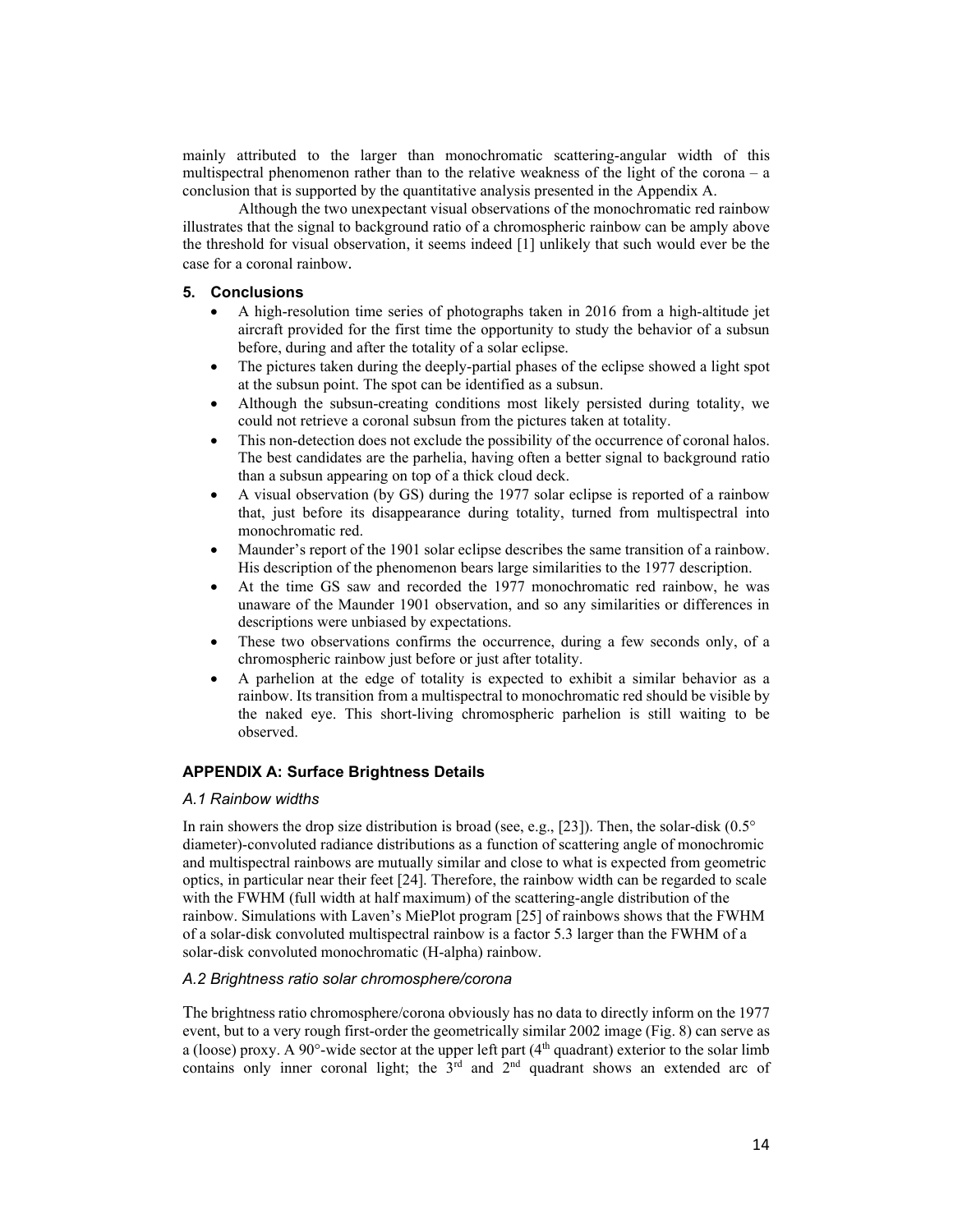chromosphere, actually larger than 180° in extent. We scanned the original color picture, decomposed the color image into its R, G and B components, and measured for each component the total (coronal) brightness in the  $4<sup>th</sup>$  quadrant and the (chromospheric) brightness in the  $3<sup>rd</sup>$ and  $2<sup>nd</sup>$  quadrant (a 180° sector). In doing so we masking out the moon interior to the limb and the sky beyond the inner coronal extent to improve the SNR and eliminate the zero-bias. Table 4 shows the relative brightness by color channel, unity normalized in both columns to that of the total chromospheric 180° sector.

| Coronal           |
|-------------------|
| $90^\circ$ Sector |
| 96.6%             |
| 38.6%             |
| 31.7%             |
| 26.3%             |
|                   |

**Table 4. Relative (unity normalized to the total of the chromospheric 180° sector) brightness measured for the 2002 eclipse.**

The table indicates that based on the 2002 eclipse the total polychromatic brightness of the inner corona (linearly extrapolating over the full  $360^{\circ}$ ) is about 4 times larger than a 180°-long chromospheric arc; assuming for simplicity a bi-axially symmetric corona this factor becomes 2. However, there are several uncertainties in this number: the (monochromatic) chromosphere, in some places, appears to be overexposed. Thus, its R-channel brightness is a lower-limit due to image saturation – potentially manifesting itself also in a false signal in the G/B color layers (by halation). Additionally, the 2002-Sun was very low  $(1.7^{\circ})$  and instrumental and visual sensitivities are not the same, etc. The bottom line, though, is it seems for the 2002 event the inner coronal and chromospheric total brightness were similar within a factor of  $\sim$  2.

Dividing this (rough) estimate of flux ratio between corona and chromosphere by the FWHM ratio (5.3) as obtained above indicates that the signal-to-background ratio for a coronal rainbow could be roughly a factor 2-4 lower than for the 1977 chromospheric rainbow.

# **Acknowledgements**

H.W van den Brink (KNMI) retrieved and interpolated the ERA5 data. J. Ruitenberg combined the 11 frames that make up Fig. 5. N. Lefaudeux performed an initial analysis of the 2016 eclipse images. The vertical temperature profile at mid eclipse has been obtained Copernicus Climate Change Service Information [2018].

#### **Disclosures**

The authors declare no conflicts of interest.

# **References**

- 1. G.P. Können and C. Hinz, "Visibility of stars, halos and rainbows during solar eclipses", Appl. Opt. **47**, H14- H24 (2008).
- 2. W.E. Sharp, S. M. Silverman, and J.W.F. Lloyd, "Summary of sky brightness measurements during eclipses of the sun," Appl. Opt. **10**, 1207-1210 (1971).
- 3. S. M. Silverman, and E. G. Mullen, "Sky brightness during eclipses: a review," Appl. Opt. **14**, 2838-2843 (1975).
- 4. G.E. Shaw, "Sky brightness and polarization during the 1973 African eclipse," Appl. Opt. **14**, 388-394 (1975).
- 5. W. Tape, *Atmospheric halos*, Vol. 64 of the Antarctic Research Series (American Geophysical Union,
- Washington, D.C., 1994). 6. R. Greenler, *Rainbows, Halos, and Glories,* Cambridge university Press (1980).
- 7. L. Cowley, "Atmospheric Optics website"[, http://www.atoptics.co.uk/.](http://www.atoptics.co.uk/)
- 8. G.P. Können, "The prodigious halo of the other Huygens", Appl. Opt. **54**, B185-B193 (2015).
- 9. G.P. Können and R. Schmidt, "Submoon," Weather **68**, 208-209 (2013).